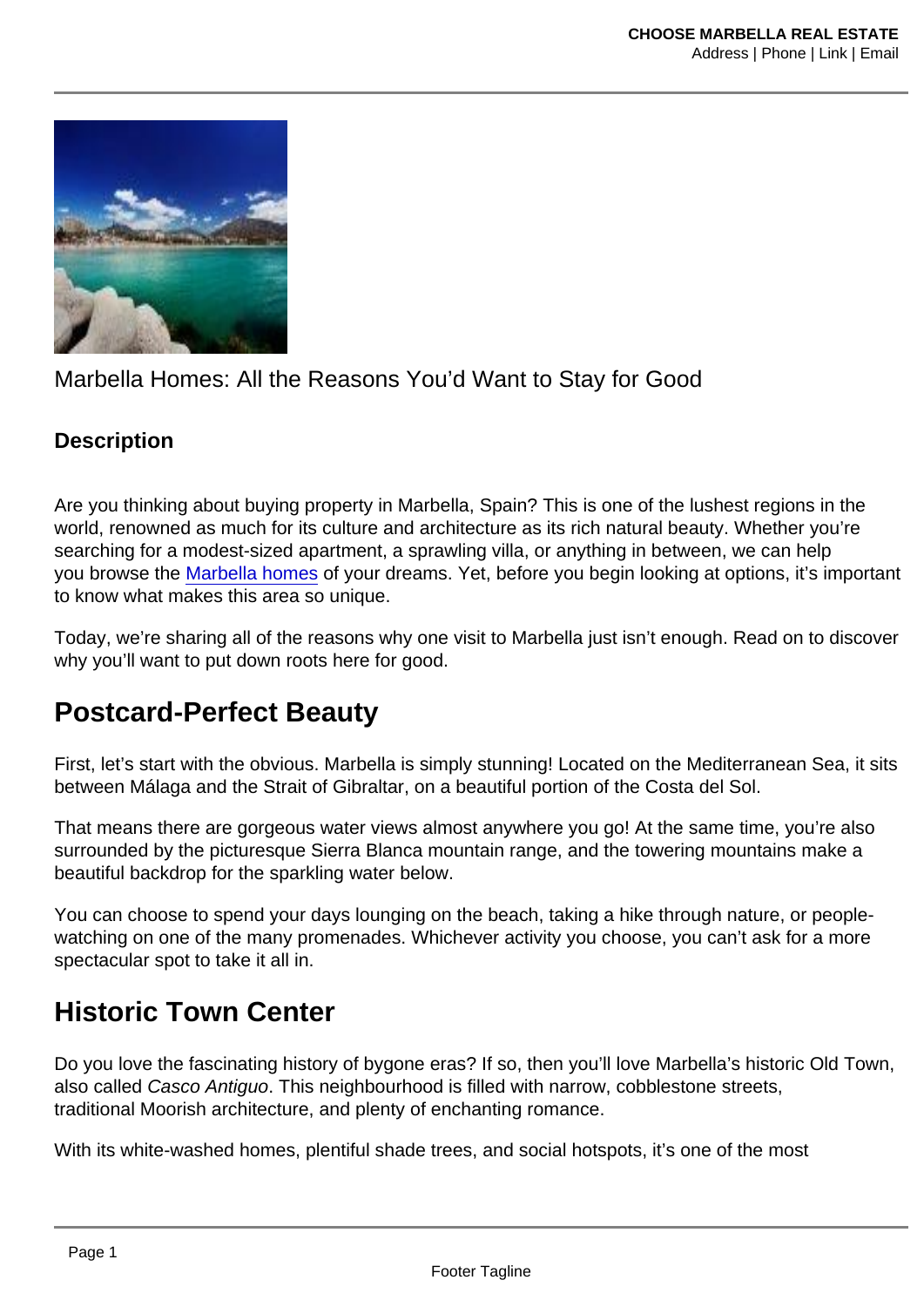popular areas in the city. Most of the action here centres around the Plaza de los Naranjos. Established in 1945 after the Christian Reconquest, it's become Marbella's beloved town square.

Here, you'll find plenty of areas to sit back, drink, eat, and enjoy time with friends. From the sweetsmelling orange trees to the balconies draped with bougainvillea, it comes alive with colour in the springtime. You can grab a spot on an outdoor patio and dine al-fresco under the stars.

If you thrive with this kind of activity around you, look for homes for sale in Marbella that are situated near Old Town and Plaza de los Naranjos! With their terracotta roofs, floral-wrapped exteriors, and charming sidewalks, these properties are filled to the brim with sweetness and beauty.

## Spots to Sightsee

Would you enjoy living in a city that's filled with noteworthy spots to visit and enjoy? If so, you'll love [Marbella apartments](https://choosemarbella.com/property-type/apartment/), especially ones located near popular attractions.

Two of Marbella's top points of interest are located right within Old Town. These include the city's town hall built in 1572, called Casa Consistorial, as well as the area's oldest religious building. Built around the 15th century, Ermita de Santiago is a simple stone church that draws visitors and residents alike. In addition to its unique rectangular nave, it also contains an impressive statue of Saint James the Apostle.

Yet, there are also many areas to visit beyond Old Town. Take the Avenida del Mar walkway, for instance. Located next to the city marina, it runs between Alameda Park and nearby Playa de la Venus.

On this walkway, the city has arranged various pieces of intriguing art for the public to enjoy. Yet, these aren't just any statues or sculptures. They're bronze creations from 20th-century surrealist Salvador [Dalí](https://www.theartstory.org/artist/dali-salvador/), one of the most renowned artists of his decade.

There are also palm trees for shade, as well as gorgeous landscape architecture to enjoy.

# Stylish Resort Beaches

If you're searching for homes in Marbella Span for sale, you're likely dreaming of one vision: A property that overlooks the water! After all, this city is well-known for its resort-style beaches and its name translates to "Beautiful Sea"!

There are 20 different beaches that stretch along this idyllic city, and each offers a special slice of paradise. There are restroom facilities at each one, and most of them are just a short walk from the centre of the city.

Most beaches have dark-coloured sand that makes the clear water stand out even more. If you want to simply lie out and soak in the sun, you're absolutely free to do so. However, there's usually a beach bar (called a chiringuito) close by at each location, so you're never too far from a snack or sangria.

Beginning at Holy Week and lasting through the last week of September, most area beaches are also equipped with capable and knowledgeable lifeguards. This way, you can swim and play in the water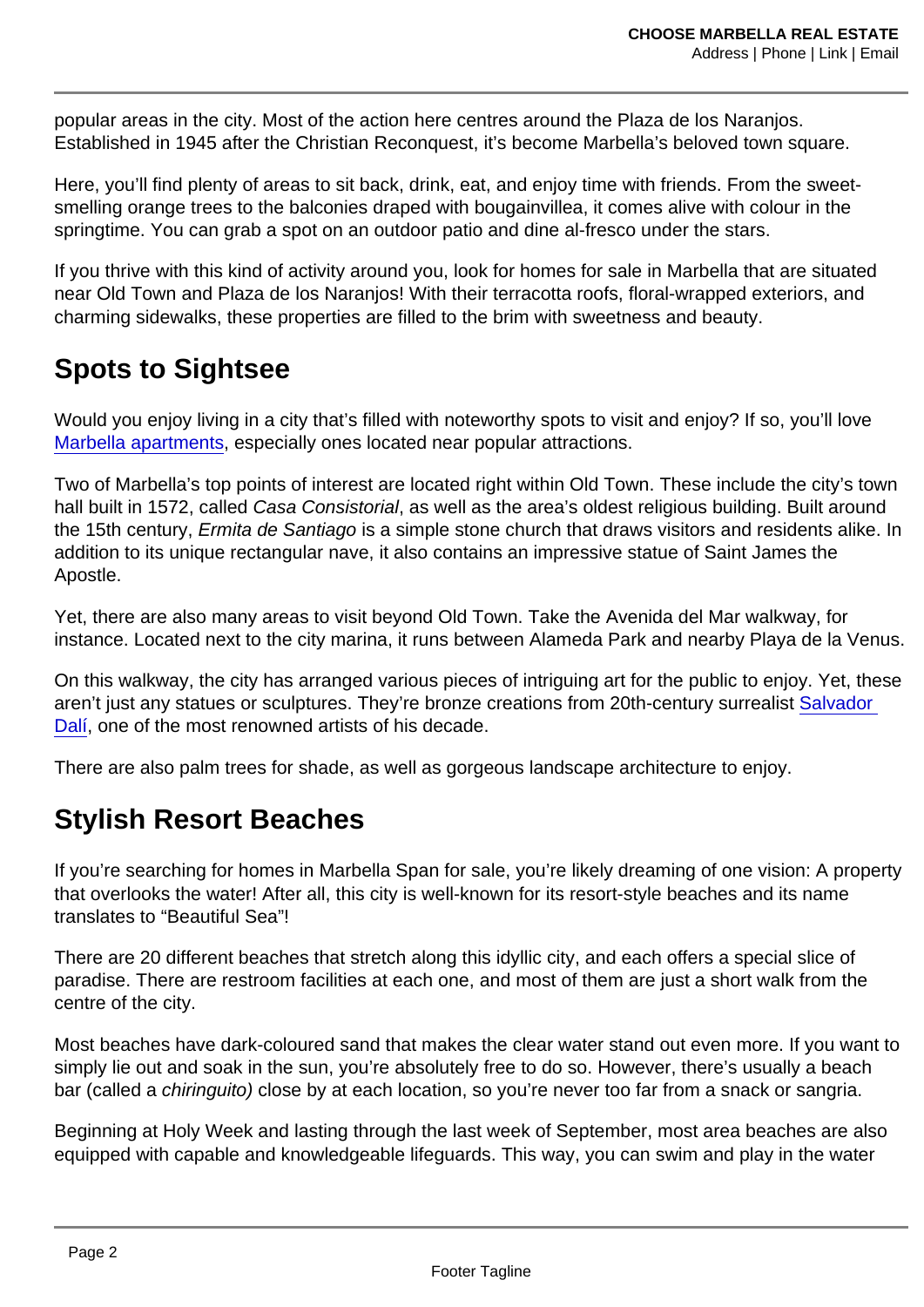with confidence, making a day at the beach even more enjoyable than you imagined.

If you live near Old Town, your closest beach will be Playa de la Fontanilla. A generous 1,000 metres long, it's one of the buzziest beaches in the city, with restaurants and shops nearby. A few other notable beaches in Marbella include:

- El Faro
- Playa Real de Zaragoza
- Playa Alicante
- Linda Vista Beach
- San Pedro Alcántara
- Guadalmina Beach

Most of these beaches, including San Pedro Alcántara and Linda Vista Beach, are especially popular with families. They're known as [Blue Flag Beaches](https://www.scmp.com/magazines/style/leisure/article/3033006/5-blue-flag-beaches-are-pristine-sustainable-and-gorgeous) because they're sustainably operated, the waters are calm and swimmer-friendly, and of course, they're beautifully blue!

#### Plenty of Parks

When you need a break from spending all of your days on the water. Marbella also has lots of shady, incredible parks to explore. There's something for everyone, from avid and experienced hikers to novices just looking for a pretty stroll.

If you're looking for a public park, start at Alameda Park, or Paseo de La Alameda. Located right in Old Town, it joins the Alameda del Mar and the Paseo Marítimo, a car-free boulevard that stretches along the coastline toward Puerto Banus. Here, you can walk slowly and savour the lush vegetation, massive palm trees, and spectacular fountains.

There are ornate benches with hand-painted tiles placed strategically around the park, encouraging visitors to stop for a while and soak in the beauty. Marvel at the marble walkways under your feet and the greenery all around you. This park feels like a private garden, though you're just steps away from the heart of Marbella.

If you want to experience other parts of the city's landscape, there are also more challenging hikes and walks to try. Check out this [list of local trails](https://www.alltrails.com/spain/malaga/marbella) to get started!

## Glitzy High-Fashion Scenes

With its glistening waters and happening social scene, Marbella often draws comparisons to the French Riveria. With one visit to Puerto Banús, you'll see why.

This marina is often referred to as the playground of Costa del Sol. It's filled with awe-inspiring beaches, premium beach clubs, and dazzling yachts. While it's worth a visit to simple revel in the luxury and high-fashion lifestyle, there are also plenty of public displays to enjoy.